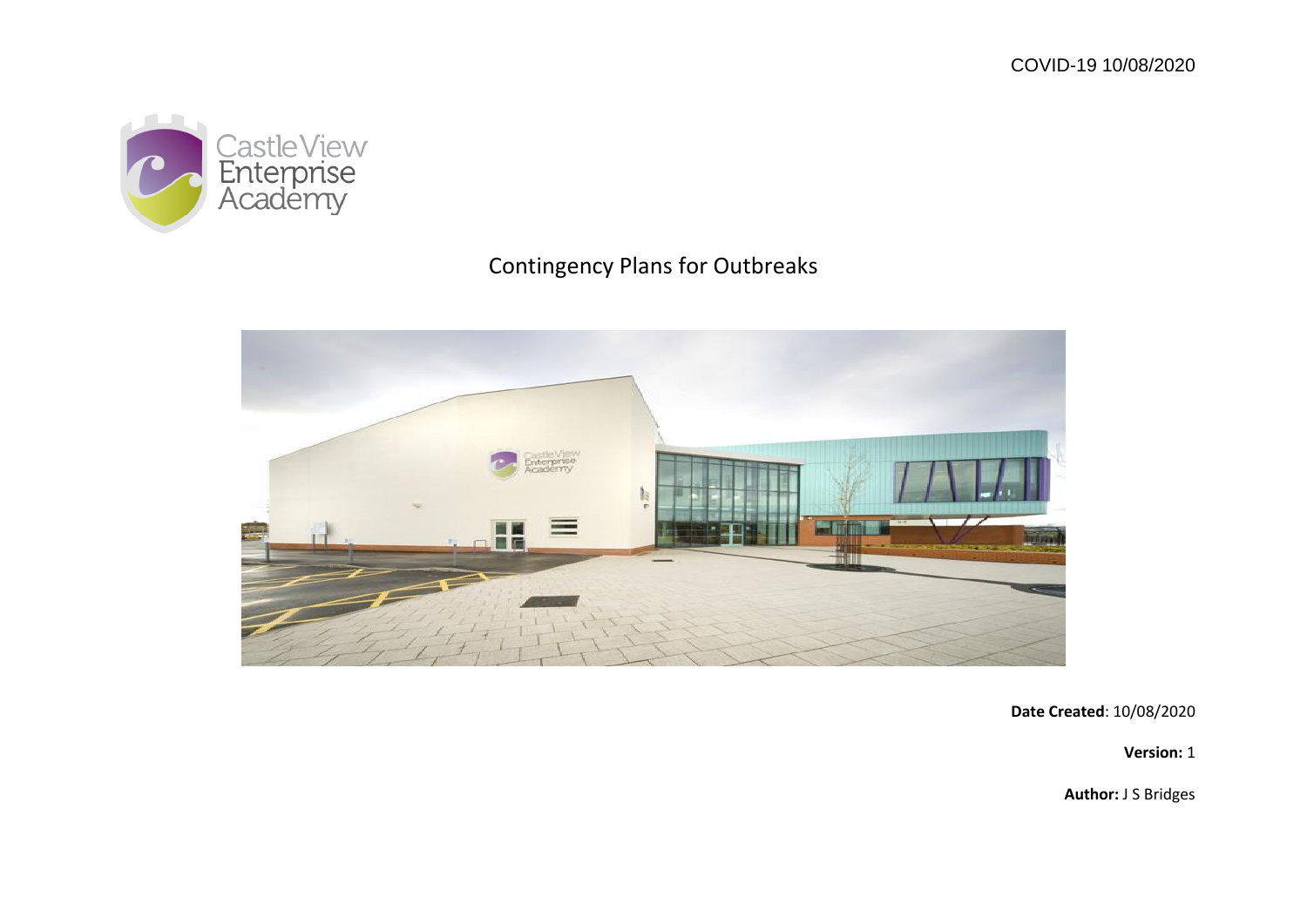## **Contingency plans for outbreaks**

For individuals or groups of self-isolating pupils, remote education plans should be in place. These should meet the same expectations as those for any pupils who cannot yet attend school at all due to coronavirus (COVID-19). See section on [remote education support.](https://www.gov.uk/government/publications/actions-for-schools-during-the-coronavirus-outbreak/guidance-for-full-opening-schools#res)

In the event of a local outbreak, the PHE health protection team or local authority may advise a school or number of schools to close temporarily to help control transmission. Schools will also need a contingency plan for this eventuality. This may involve a return to remaining open only for vulnerable children and the children of critical workers, and providing remote education for all other pupils.

## **Remote education support**

Where a class, group or small number of pupils need to self-isolate, or there is a local lockdown requiring pupils to remain at home, we expect schools to have the capacity to offer immediate remote education. Schools are expected to consider how to continue to improve the quality of their existing offer and have a strong contingency plan in place for remote education provision by the end of September. This planning will be particularly important to support a scenario in which the logistical challenges of remote provision are greatest, for example where large numbers of pupils are required to remain at home.

In developing these contingency plans, we expect schools to:

- use a curriculum sequence that allows access to high-quality online and offline resources and teaching videos, and that is linked to the school's curriculum expectations
- give access to high quality remote education resources
- select the online tools that will be consistently used across the school in order to allow interaction, assessment and feedback, and make sure staff are trained in their use
- provide printed resources, such as textbooks and workbooks, for pupils who do not have suitable online access
- recognise that younger pupils and some pupils with SEND may not be able to access remote education without adult support, and so schools should work with families to deliver a broad and ambitious curriculum.

When teaching pupils remotely, we expect schools to:

set assignments so that pupils have meaningful and ambitious work each day in a number of different subjects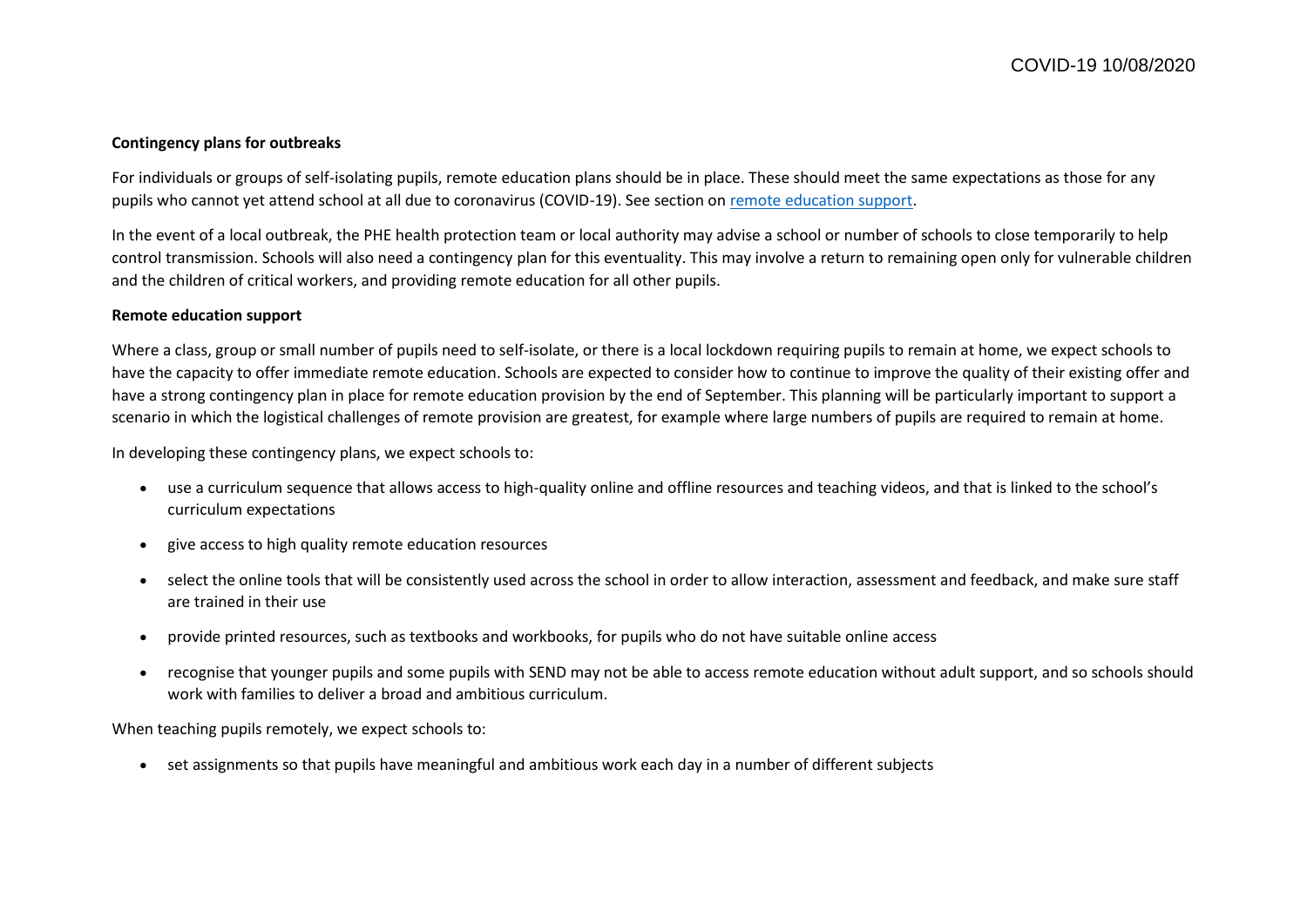- teach a planned and well-sequenced curriculum so that knowledge and skills are built incrementally, with a good level of clarity about what is intended to be taught and practised in each subject
- provide frequent, clear explanations of new content, delivered by a teacher in the school or through high quality curriculum resources and/or videos
- gauge how well pupils are progressing through the curriculum, using questions and other suitable tasks and set a clear expectation on how regularly teachers will check work
- enable teachers to adjust the pace or difficulty of what is being taught in response to questions or assessments, including, where necessary, revising material or simplifying explanations to ensure pupils' understanding
- plan a programme that is of equivalent length to the core teaching pupils would receive in school, ideally including daily contact with teachers

We expect schools to consider these expectations in relation to the pupils' age, stage of development and/or special educational needs, for example where this would place significant demands on parents' help or support. We expect schools to avoid an over-reliance on long-term projects or internet research activities.

The government will also explore making a temporary continuity direction in the autumn term, to give additional clarity to schools, pupils and parents as to what remote education should be provided. DfE will engage with the sector before a final decision is made on this.

A range of resources to support schools in delivering remote education is available:

- curriculum maps for key subjects for year groups from Reception to year 9 will be published in July. They aim to provide support to schools in developing the ability to switch from classroom teaching to remote provision immediately in case of local lockdowns or self-isolation. A number of education resource providers intend to align their resources to these maps, to further support schools. These maps are designed as a support for schools and are entirely non-mandatory, for use at the discretion of the school.
- DfE has produced a [quality assured list of remote education resources](https://www.gov.uk/government/publications/coronavirus-covid-19-online-education-resources) which are available to schools and parents for free over the summer term. Where pricing models have changed, schools may consider using some of their catch-up funding on remote resources in line with the access to technology section of the EEF's COVID[-19 support guide for schools](https://educationendowmentfoundation.org.uk/covid-19-resources/covid-19-support-guide-for-schools/)
- from that start of the autumn term, Oak National Academy will make available video lessons covering the entire national curriculum, available to any school for free. These are being in developed in partnership with a wide group of teachers and school leaders to develop lessons in the popular topics. The resources will be as flexible as possible, allowing schools to reorder topics and lessons, to match their own plans and curriculum.